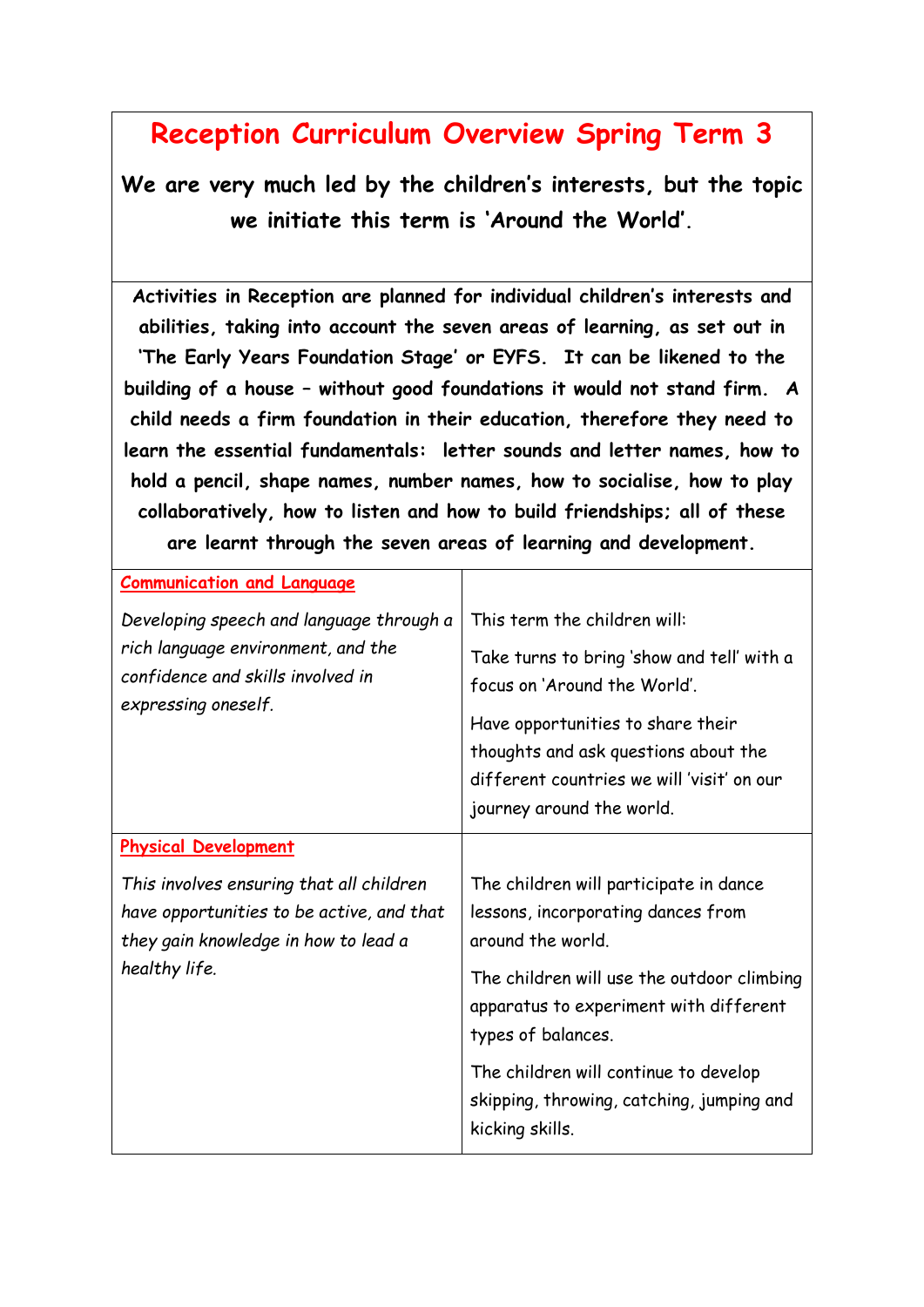## **Personal, Social and Emotional Development**

*This involves personal skills, such as dressing independently, learning about appropriate behaviour, playing with other children and religious knowledge. To enhance and develop relationships, we buddy with children in Year 6, although this will be approached differently during the current Covid situation.*

During circle times, we will cover the themes of 'Personal Power' and 'Telling Others and Keeping Secrets'.

Children will be encouraged to talk about themselves in positive terms and to explain their strengths. Children will explore the importance of distinguishing between different types of secrets and what this means.

## **Cultural and Spiritual**

We will explore religious teachings and festivals celebrated in some of the countries that we will 'visit' in our topic of 'Around the World. For example, if we learn about India, we may learn a little about Hinduism.

## **Literacy**

*We teach the skills of reading and writing, using a phonetic approach to learning. Children are taught how to break down words into their individual sounds (phonemes) in order to read, and also how to put sounds together (blend) for writing. Once they become fluent in reading, they are taught how to read with expression (using a story-telling voice) and the skills of comprehension. In writing, they will be encouraged to sound out words, punctuate and make their writing interesting. Regular assessment is built into the programme to ensure progression.* 

This term they continue to learn, embed and consolidate digraphs and trigraphs; two letters making one sound (digraph), or three letters making one sound (trigraph). We will continue to play blending and segmenting games, and will continue to learn how to form sentences correctly. Focus texts will include 'Stickman', 'Lost and Found' and 'Handa's Surprise'.